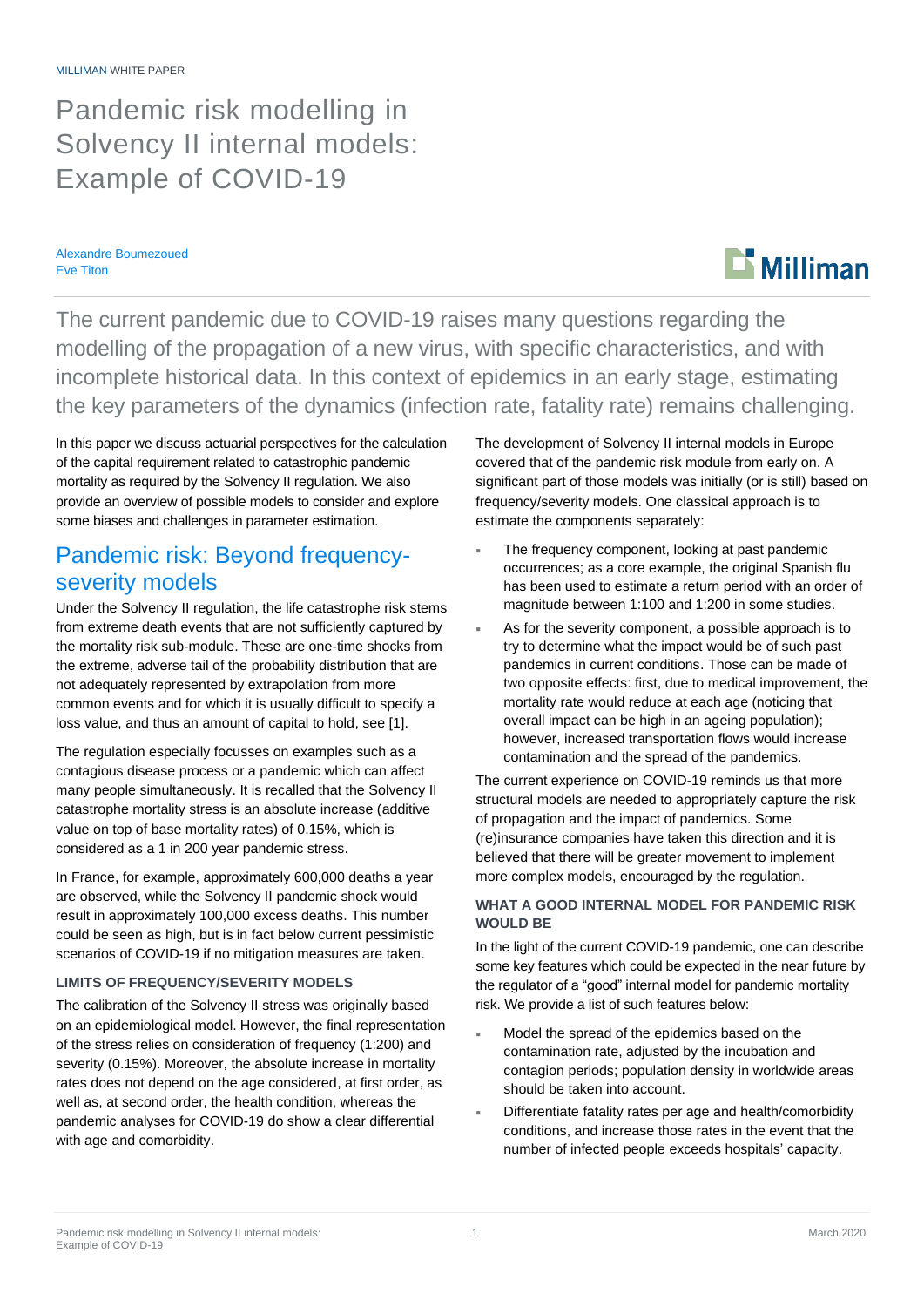- Take into account mitigation measures and their timing, such as limitation in transportation flows, quarantine, development of emergency treatments, large scale testing approaches for early anticipated care.
- Transpose the impacts of the pandemic at national level to the insured population, by taking into account its specific age and characteristics features (medical selection, location to adjust for local healing capacities) and obviously the sums at risk.

As such, developing an appropriate pandemic risk model remains challenging because many components are interacting dynamically in the forecast and depend on a large set of assumptions and parameters, which can moreover evolve in the early stage of the pandemic. In the following, we provide an overview of possible models to consider and illustrate some biases and challenges in parameter estimation.

Note that the usefulness of a suitable model goes beyond the strict framework of regulatory capital calculation. It can also be used for internal risk studies and helps as a supporting decision tool for reinsurance valuation.

# Modelling virus propagation

SIR-type models conventionally model epidemics. These are compartmental models in which each type of population, usually denoted by S-Susceptible, I-Infectious, R-Removed, interact with each other.

One of the simplest SIR-model is presented in Figure 1: because populations  $S$  and  $I$  are assumed to be in contact, each individual from population  $I$  infects individuals of population  $S$  with a so-called infection or contamination rate denoted by  $\alpha$ . This means that at each time step the number of infected individuals is increased by  $\alpha SI$ . As such, the model is said to allow for interactions, or to be non-linear.

Also, infected individuals are "removed"-- that is, recover or die, with a rate denoted by  $\beta$  and usually (ambiguously) named "recovery" rate, so that it decreases the number of infected individuals by  $\beta I$  at each time step. Note again that in this simple model, the population  $R$  contains both recoveries and deaths. Therefore, in this model, the number of infected lives evolves over time as a combination of the contamination rate and the recovery rate; the number of infected lives decreases with the recovery rate because a removed individual cannot infect others, but increases with the contamination rate itself.



In the light of advanced characteristics of pandemic spread, such a simple model cannot fully replicate all the specificities of COVID-19. In Figure 2, a more sophisticated model is presented, with the following features:

- Infectious people are divided into two categories.  $I_{AS}$  are asymptomatic infectious people, and  $I$  are infectious people who present symptoms of the virus. Depending on the pandemics, asymptomatic infected people can or cannot infect other individuals. Moreover, precise data concerning the proportion of asymptomatic infected people among the population is often challenging to get, and assumptions are usually made.
- Recoveries are divided into R-recovered and D-deaths. Therefore the  $\beta$  parameter used in Figure 1 is to be split into a recovery rate and a death/fatality rate. Whereas the death rate can be found in the literature, the recovery rate (as the number of healthy recoveries among infected, per time unit) is usually available to a lesser extent given the precise information needed on the time-to-recovery duration.
- Some research suggested that individuals who recover from COVID-19 may be infected again, which is represented by the grey dotted arrow in Figure 2. Although no quantitative information about this phenomenon seems available for the moment, such a model can be useful to test possible under-estimation of the pandemic spread if one omits this possibility.



Under this more complex model, additional parameters remain to be estimated:

- In priority, the death rate, which is of particular interest in the remaining of this paper.
- The contamination rate leading to asymptomatic individuals, as well as the rate at which individuals who have recovered can be put into the  $S$  population to be potentially infected again. By nature, these quantities are challenging to estimate and assumptions have to be made.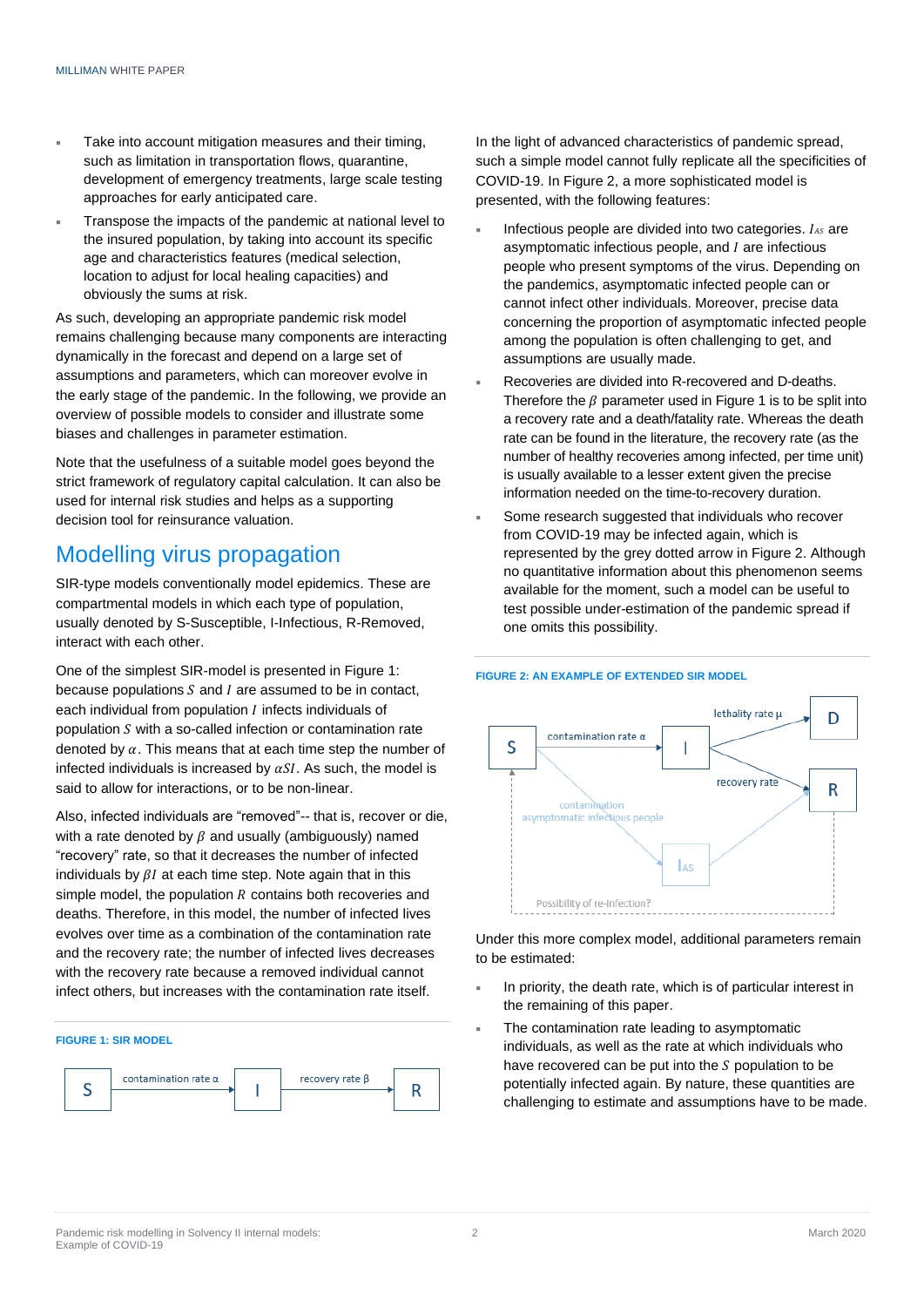To this model, one could add an incubation period, modelled by an additional compartment between  $S$  and  $I$ . Travels also could be represented by distinguishing infectious people depending on their propensity to travel or not. Mitigation actions such as quarantine or vaccination can be taken into account by making adjustments over time to the propagation rate.

### **CONTAMINATION RATE**

The contamination rate  $\alpha$  is difficult to estimate. Epidemiologists are rather focusing on the so-called basic reproduction number denoted by  $R_0$ , which is defined as the expected number of secondary cases produced by a single infection in a completely susceptible population. In the classical SIR model where population is scaled to one unit, then  $R_0 = \frac{a}{\rho}$  $\frac{a}{\beta}$ .

That is, the reproduction number is the ratio between the contamination rate and the recovery rate (healthy recovery or death).

If  $R_0S(0) \leq 1$ , where  $S(0)$  is the initial size of the susceptible population, then an infected individual contaminates on average less than one susceptible individual, and therefore the disease does not spread. On the contrary, if  $R_0S(0) > 1$ , then an infected individual contaminates on average more than one susceptible individual, and therefore the number of infected increases. Thus, the pandemic appears. Several publications about the basic reproduction number for COVID-19 provide estimates between 2 and 3.

The modelling should allow  $R_0$  to vary over time (mitigation measures to stem the epidemic can be taken, for instance, to reduce  $\alpha$ ), and among the different countries. For example, reference [2] gives an estimation over time of the basic reproduction number for more than 20 countries.

### **FATALITY RATE**

The case fatality rate  $\mu$  is at the heart of all the debates today: is the calculation used and communicated under- or overestimated? The next section is dedicated to the discussion of this point.

## Calculation of the fatality rate

#### **CLASSICAL ESTIMATOR**

The death rate is commonly called case fatality rate (CFR). It represents the risk of death among infected cases.

Let us denote by  $c_t$  the cumulative number of confirmed cases and  $D_t$  the cumulative numbers of deaths on day  $t$  of the epidemic: a simple formula for the CFR is  $\mu_t = \frac{D_t}{C}$  $\frac{D_t}{C_t}$ .

#### **SEVERAL BIASES**

However, this calculation may present several important biases:

- The asymptomatic infectious cases are not detected as well as other symptomatic cases (because of a shortage of tests, for instance). This leads to an overestimation of the death rate because the exposure to risk is underestimated.
- The second bias, which tends to underestimate the risk, is of particular importance in the early stage of an epidemic. Among observed infected cases, some deaths that will occur have not yet been observed. This is a classical bias in survival analysis known as right censoring. That is why the delay in time from illness onset to death must be taken into account in the exposure calculation-- to give less importance to cases which have been very recently infected.

#### **FOCUS ON UNDETECTED CASES**

As mentioned before, the exposure to risk may be underestimated:

- In some countries, deaths are systematically tested for COVID-19. If the test is positive but the individual had not been detected before, the death is counted in  $D_t$ , but this individual was not counted in the exposure  $C_s$  for past calculations at time  $s \leq t$ .
- Asymptomatic infected people are not detected, and some symptomatic infected individuals are undetected, too.

Therefore, it is not a real death rate because the exposure does not take into account all infected people. Rather it is the probability of death of more severely infected individuals. It may not be an issue in the SIR modelling, if  $\alpha$  is the "severe" contamination rate-- that is to say the transition rate from "Susceptible" to "severe symptomatic Infected". This could allow correction of the bias of underestimation of the exposure from the case fatality rate.

### **ADJUSTED CASE FATALITY RATE**

The issue with bias due to deaths that have not yet been observed is commonly a right censoring issue, which arises in the early stage of an epidemic. At this point we need to introduce the probability density function of the time from illness onset to death (the relative frequency of the time from illness onset to death among fatal cases), denoted by  $f_{\rm s}.$ 

Thus, to recover an unbiased estimate, see [3], the cumulative number of infected cases  $C_t = \sum_{s=1}^{t-1} c_{t-s}$  in the denominator is replaced by  $\sum_{s=1}^{t-1} c_{t-s} f_s$ , where  $c_t$  is the daily number of cases:

$$
\mu'_t = \frac{D_t}{\sum_{s=1}^{t-1} c_{t-s} f_s} \ge \frac{D_t}{\sum_{s=1}^{t-1} c_{t-s}} = \mu_t.
$$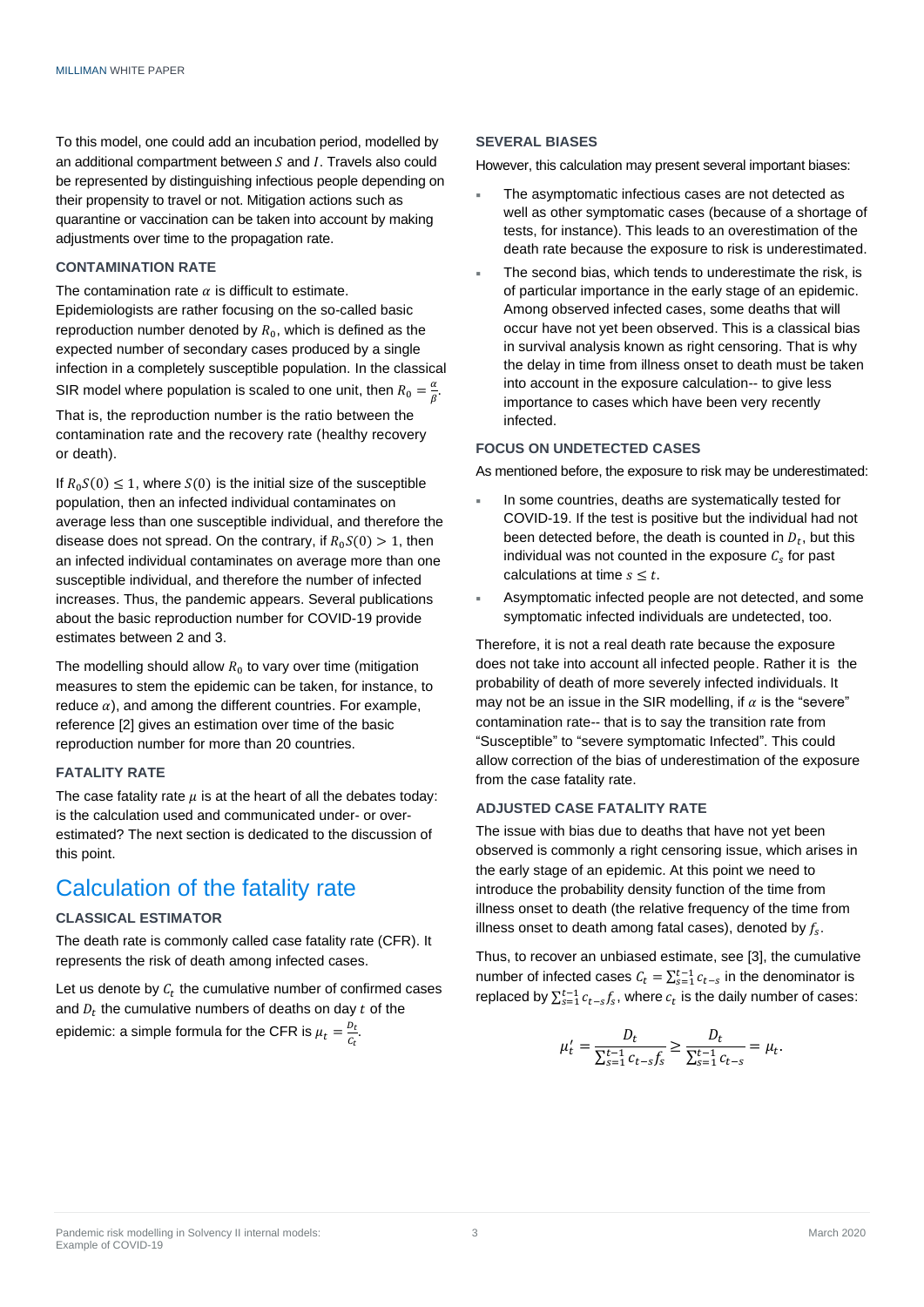This formula allows us to take into account the fact that a person who has been infected for only two days is less likely to die than someone who has been infected for 12 days, for example. Therefore, the first person contribution to the exposure to risk is less than that of the second one.

However, it is not simple to calibrate  $f$  because of the lack of public and precise data, so one can use a simplified estimate, proposed in [4], for example. As the time between illness onset and death ranges from 14 days to 8 weeks, the death rate can be estimated by dividing the number of deaths by the number of infected cases with illness onset older than 14 days. That is to say: for s from 1 to 14,  $f_s = 0$ , and for  $s > 14$ ,  $f_s = 1$ . Such a simple rule can be applied given the data at hand for the daily number of cases, and leads to increased current estimates of mortality within symptomatic detected patients.

## From national to insured population

Pandemics such as COVID-19 have an impact on life insurance because of the additional mortality caused by the virus. If the disease-related mortality rate is calculated at the national level, it must be adapted to the level of an insurance portfolio.

The insured population usually corresponds to the highestincome people. In order to target this population, the level of education is generally used as a proxy for income: higher education is correlated with higher socioeconomic class. One usually observes a reduction of global mortality in this subpopulation, which represents the insured population. Note that as for pandemic, the mortality could be considered as similar for each age, but can also be thought to vary if one sees a link between socioeconomic status and health condition.

The transition from general to insured population has indeed to take into account pre-existing medical conditions. For COVID-19, it is well-known that the case fatality risk is higher in the parts of the population already suffering from cardiovascular diseases, diabetes, chronic respiratory diseases, hypertension

and cancer. Thus, the use of statistics from medical underwriting will be useful to calculate the proportion of insured individuals suffering from these diseases. Also, when good health has been established at underwriting, the assumption of absence of comorbidity can be made to last one to three years after underwriting, for example.

Finally, the sums at risk are, of course, of particular importance, first because they provide information on previously cited covariates as a proxy (socioeconomic category) and also because portfolio heterogeneity will allow you to calculate confidence intervals for the expected outcome.

# Modelling the unexpected

It is easier to describe an appropriate modelling framework based on known virus characteristics. It is more difficult to build a model able to capture unexpected features of viruses which could arise in the future. Some are listed below as possible ideas for modelling improvements:

- A virus could be tied to geographic-specific conditions that are favorable to its spread; this can include temperature, insect/animal species, food habits, human genes, etc. As such, special attention should be given to the inclusion of detailed geographic-specific features in the model.
- The reasons for propagation of the virus could be less clear to model, as for example contamination by food or insects; in the latter case, for example, population density of insects should be taken into account as a new variable to explain infection probability.

Finally, one can draw specific attention to the so-called "second order deaths" which are collateral to the pandemic crisis. For example, this can include people with unrelated serious conditions who need treatment but are deprioritised at some point. If the crisis reaches a severe threshold, then these effects become non-negligible and should be taken into account accordingly.